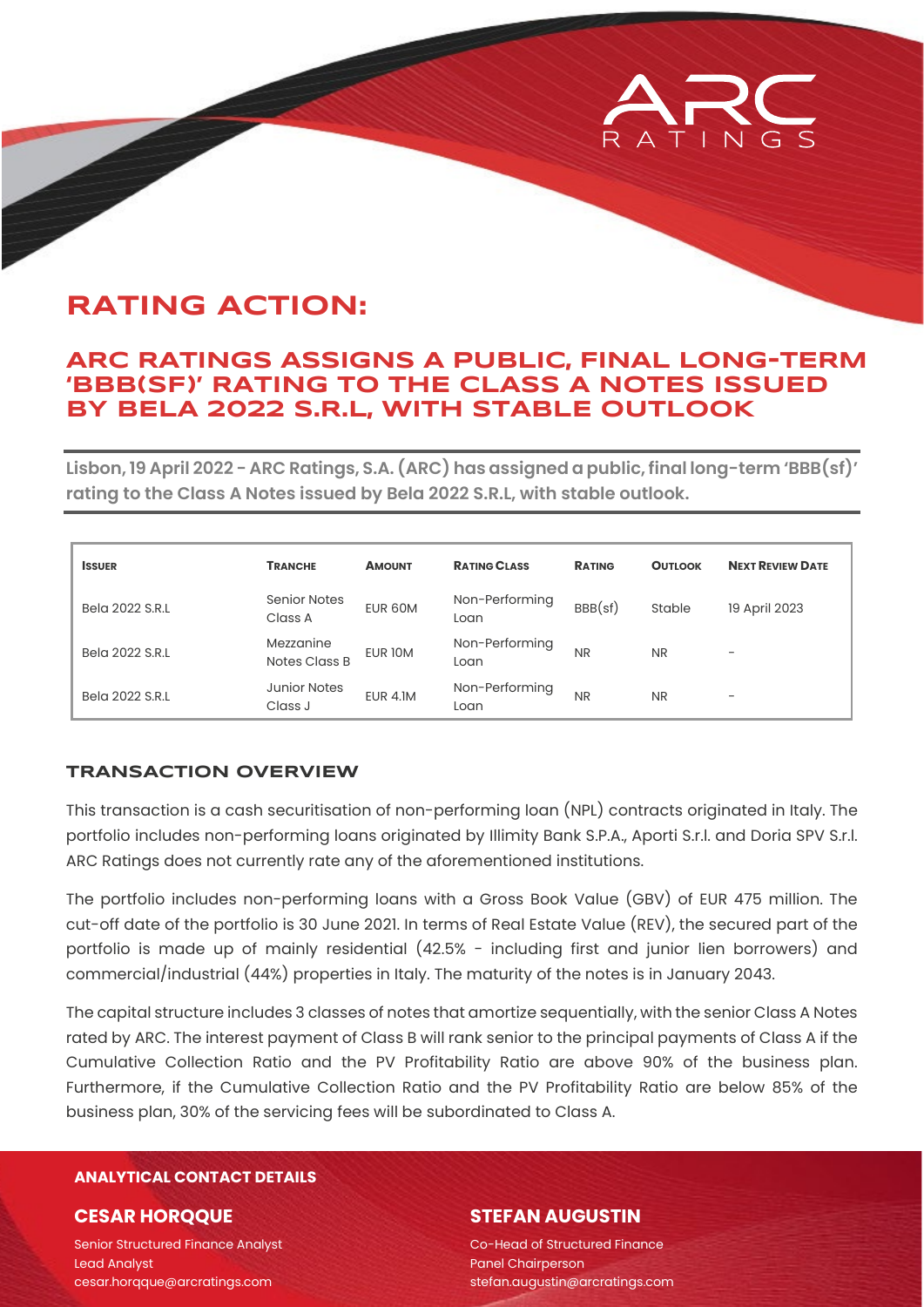

The rating of the Class A Notes relates to the timely payment of interest and ultimate repayment of principal.

#### **RATING RATIONALE**

The main rating drivers are ARC's expected recoveries from the asset portfolio, their timing and the initial collection amount already collected (EUR 11.3million). ARC has analysed not only the Italian macroeconomic situation but the specifics of the real estate market to derive its assumptions. Another relevant rating driver is the special servicer's historical records and its experience with these types of assets. Counterparty risk analysis was performed following the Global Structured Finance Criteria [\(September 2021\)](https://arcratings.com/wp-content/uploads/2021/06/ARC-Ratings-Global-Structured-Finance-Criteria-30-Sep-2021.pdf).

The rating considers the different credit enhancement mechanisms providing protection to the rated notes: The cash reserves, the interest rate hedging agreement and the subordination triggers.

ARC has applied a different type of analysis to each class of the non-performing loans, they were classified as secured and unsecured. The recoveries were calculated based on the appraisal values provided by the servicer. For the secured portion, these recoveries were haircut based on the liquidity, historical value declines and the view of ARC on the Italian real estate market. For the unsecured exposures we used the historical data provided by the servicer plus ARC's proprietary data. We calculated a base-case scenario that then was stressed according to the Class A Notes' respective rating level, considering the weighted average seasoning of the portfolio of 5 Years.

#### **KEY RATING DRIVERS**

**Cash Reserve:** A cash reserve representing 4.0% of the total outstanding balance of Class A (EUR 2.4M) protects the transaction from temporary cash shortfalls, covering senior expenses and interest on Class A. The reserve is financed through a limited recourse loan that will be repaid proportionally to the Class A principal payments and ranks senior to Class A and B payments in the waterfall. The cash reserve would be sufficient to pay approximately 2 periods of the Class A interest payments at the maximum cap rate.

**Relatively high portion of real estate assets with updated valuations:** 40% of the properties included in the secured non-performing loans segment have a valuation date within 2021 – 2022, while 46% were valued during 2020. In terms of value, 98.7% of the Real Estate collateral, linked to the 1st lien mortgage, have been subjected to appraisal between March 2020 and February 2022. Of these about 77% have been valued by Cerved and Cerved RE.

**Properties and Debtors' location:** In terms of gross book value (GBV), 44% of the debtors are located in Northern Italy, showing concentration of 12% in Lombardy and Tuscany. The majority of the properties are located in the Northern regions, with a concentration of 44.9% of the secured debt, while the rest is evenly spread through the rest of the country. ARC considers that the economic conditions and courts speed tends to be better in the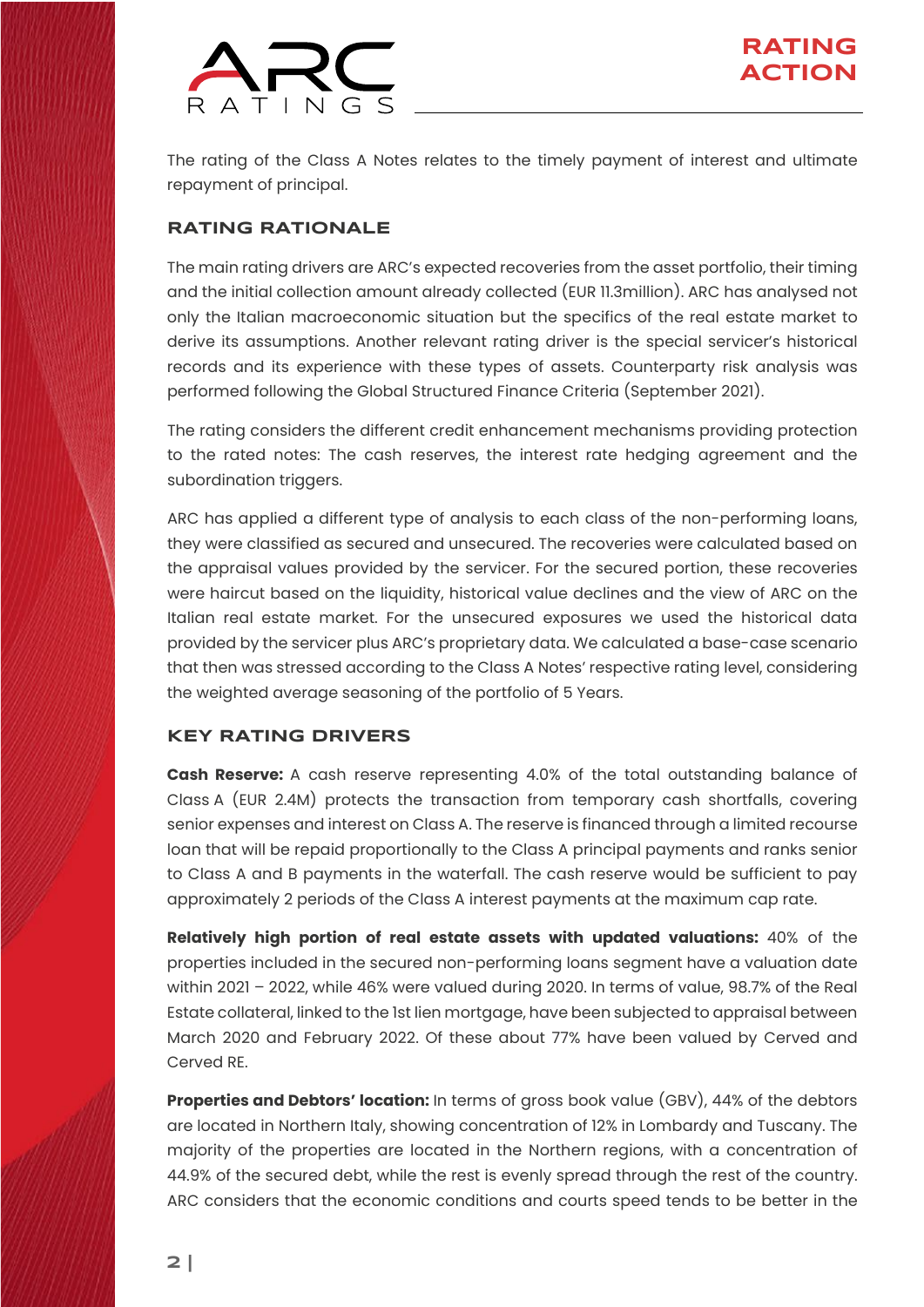

Central/Northern Italian regions. Regarding the unsecured part, in terms of GBV, 38.8% of this fraction of the portfolio resides in the northern regions of the country, while 27% is located in Central Italy with a peak of 14.5% in Lazio showing a high concentration in Rome. Italy's northern regions are characterized by more economic activities and a more efficient financial system than in the rest of the country.

**Historical data received from the special servicer:** ARC received from the special servicer (Cerved) specific data that provided a foundation for the analysis of the timing and level of the recovery rates for both the secured and the unsecured part of the portfolio. The information consists of more than 8000 data points that also includes information such as the property type, legal procedures and property location.

**Interest rate cap:** The SPV has entered into an interest rate cap spread mechanism with Intesa Sanpaolo S.p.a that allows the SPV to receive the difference between 6 months Euribor and the strike price. The notional covers the balance of Class A notes and amortizes as defined at closing. The 6m Euribor cap increases from 0.1% at closing to 2% in 2035.

**Real estate recovery:** ARC considers that the post-pandemic recovery will reach the Italian real estate market in the next 3 to 5 years.

**Business plan and senior notes protection through performance triggers:** ARC was provided with a detailed business plan from each of the special servicers included in the transaction. Each of the business plans included a detailed disclosure of the forecasted gross and net income as well as the different levels of fees in the waterfall when applicable. The transaction documentation includes provisions for the underperformance of the servicer that increase the available funds to repay Class A at a faster pace.

**Performance Incentives for the Special Servicer:** Historically special servicers have outperformed the recoveries when the originator services the portfolio. The fee structure is designed to generate an alignment of interest between the special servicer and the transaction noteholders.

Portfolio Granularity: In GBV terms, the top 1, 5 and 10 borrowers represent 4%, 10% and 16.2% of the portfolio, located evenly over the peninsula. Borrowers with a GBV over EUR 200,000 are 57% of the total portfolio, which shows a relatively higher granularity than other NPL transactions.

**Real estate market liquidity risks:** ARC has considered the risk of fire sale (specifically for each different asset type) in the analysis. This is one of the main sources of stresses applied to the transaction.

**Appraisal Uncertainty:** After repossession the value of the properties can suffer a further adjustment due to continued deterioration of the asset, which makes the appraisal value more volatile than in other cases.

**High proportion of commercial/industrial properties during a post – pandemic period:**  Commercial/Industrial assets represent 44% of the portfolio in terms of GBV. ARC has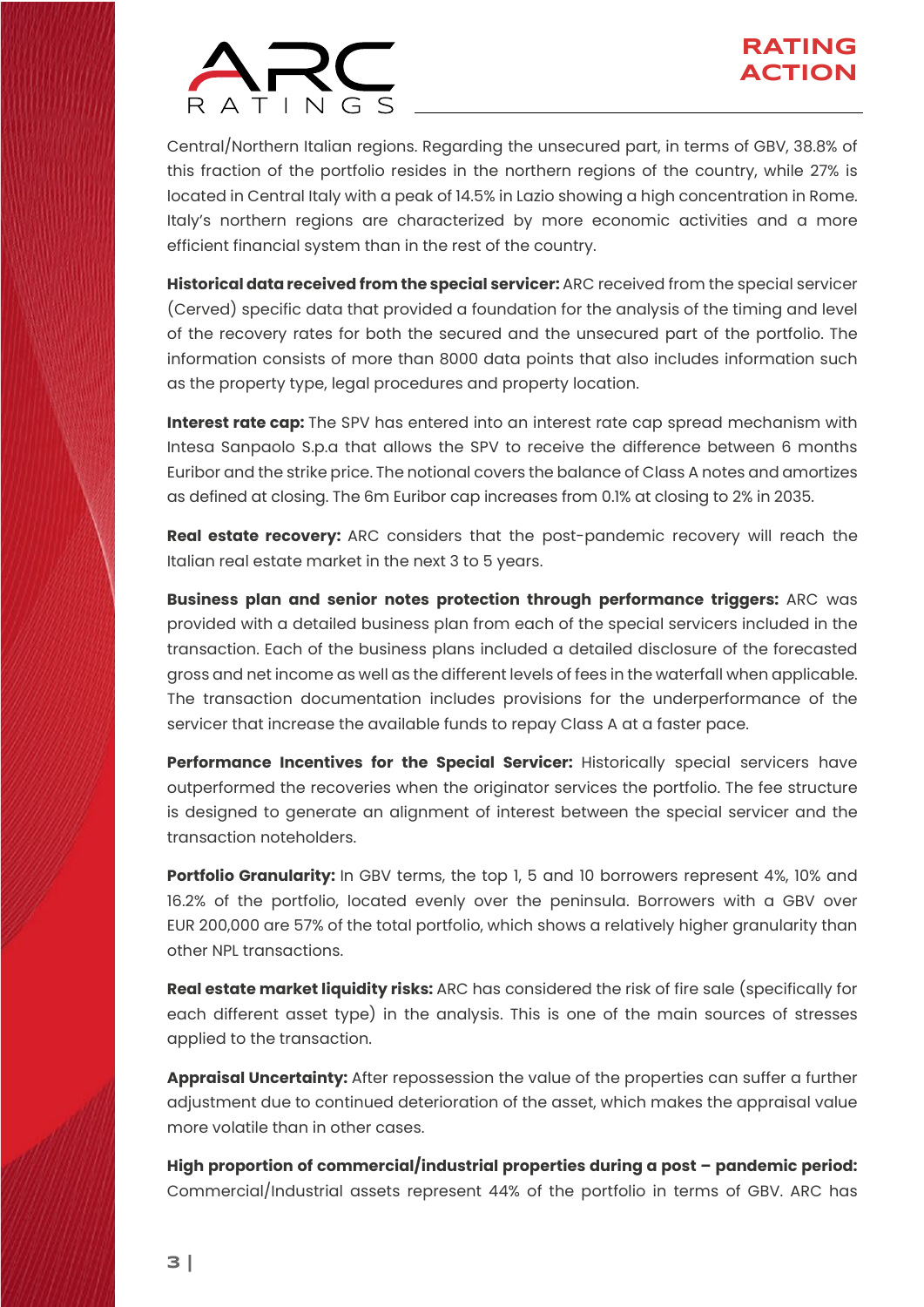

stressed the property values according to its methodology and taken into account the pandemic/post-pandemic situation for these types of properties (one of the main asset types affected by the Covid-19 situation).

**Costs incurred by the issuer in relation to the property acquisition:** Property maintenance costs may increase if the time between the repossession of the asset and the sale is significant. Some assets may even see this time further increased by properties needing a change of administrative status (for example from residential to commercial), depending also on the location of the asset.

#### **SENSITIVITY ANALYSIS**

| <b>Sensitivity Analysis</b>                     | <b>Class A</b>      |
|-------------------------------------------------|---------------------|
| <b>Stressed Scenario Description</b>            | <b>Rating Level</b> |
| 5% additional decrease in stressed collections  | BBB(sf)             |
| 10% additional decrease in stressed collections | $BBB-(sf)$          |

#### **KEY TIPPING POINTS**

| <b>Positive Turning Points</b>                                                                              | <b>Negative Turning Points</b>                                                                                                                                                                                               |  |  |
|-------------------------------------------------------------------------------------------------------------|------------------------------------------------------------------------------------------------------------------------------------------------------------------------------------------------------------------------------|--|--|
| - Faster than expected recovery of the<br>market<br>estate<br>Italian<br>real<br>to<br>pre-pandemic levels. | - Macroeconomic slowdown caused by<br>the combination of international<br>geopolitical tensions, commodities<br>market volatility, slow reforms<br>implementation, end of dismissal<br>moratorium and very high public debt. |  |  |

#### **RELATED CRITERIA AND RESEARCH**

ARC Ratings' Global Structured Finance Rating Criteria [\(September 2021\)](https://arcratings.com/wp-content/uploads/2021/06/ARC-Ratings-Global-Structured-Finance-Criteria-30-Sep-2021.pdf).

ARC Ratings' European Non Performance Loans Criteria [\(October](https://arcratings.com/wp-content/uploads/2021/06/ARC-Ratings-European-Non-Performing-Loans-Criteria-31-Oct-2021.pdf) 2021).

[Bella 2022 S.R.L](https://arcratings.com/wp-content/uploads/2022/04/20220513_ARC-Ratings_Bela_2022_S.r.l_19_Apr_2022.pdf) Rating Report.

The rating was assigned by ARC Ratings, S.A. and endorsed by ARC Ratings (UK) Limited in accordance with Statutory Instrument 2019 nº 266 - The Credit Rating Agencies (Amendment etc.) (EU Exit).